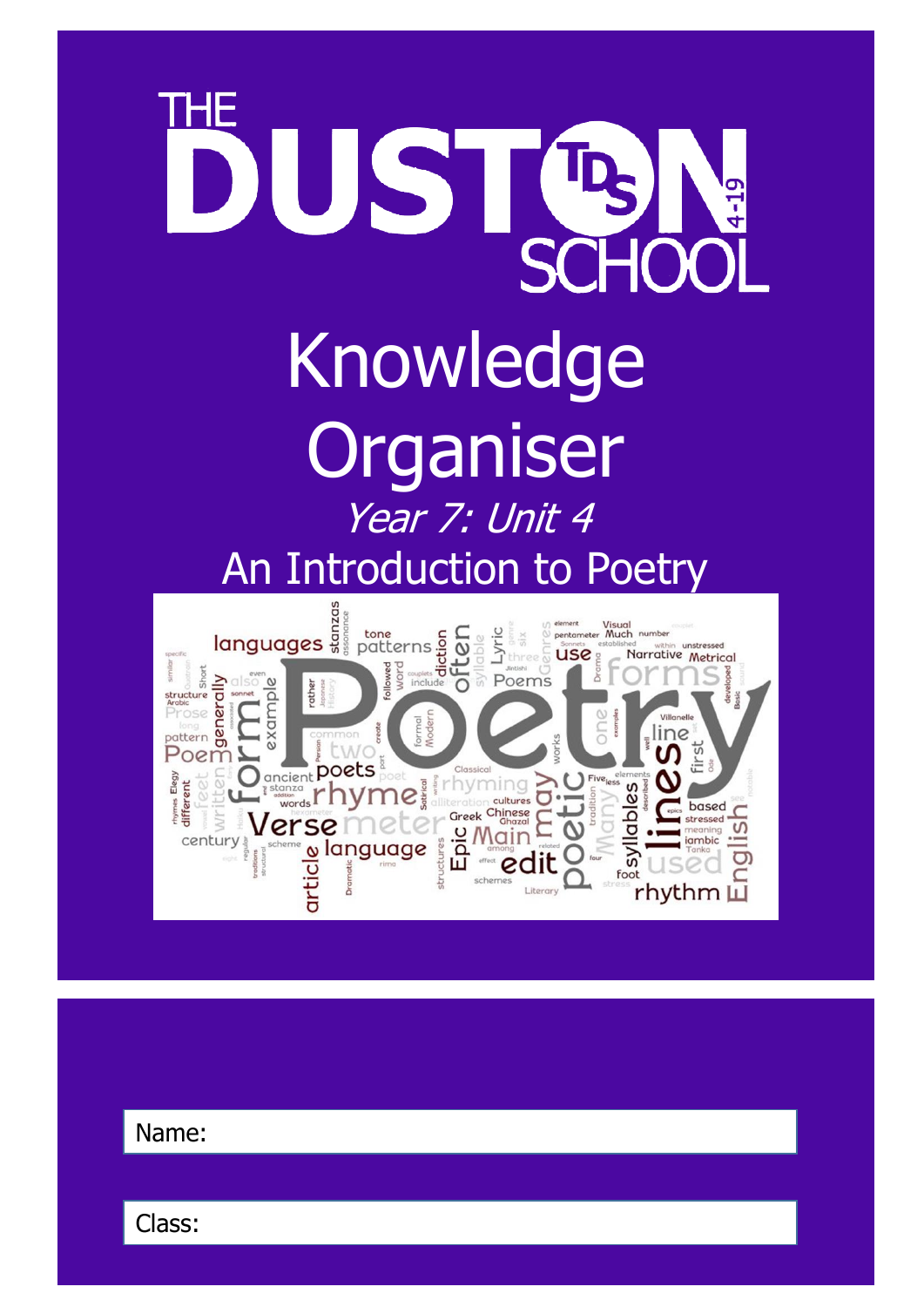## Big Questions

| Week 1 | Big Lecture - Why study poetry? How do I approach an unseen poem? |                                                                                           |  |  |
|--------|-------------------------------------------------------------------|-------------------------------------------------------------------------------------------|--|--|
|        |                                                                   | How does Duffy present childhood in 'In Mrs Tilscher's Class'?                            |  |  |
| Week 2 | п.                                                                | How does Blake present childhood in 'The Schoolboy'?                                      |  |  |
|        |                                                                   | How does Blake present innocence and experience in 'The Schoolboy'?                       |  |  |
|        |                                                                   | How can we use images of childhood to write our own poem about childhood?                 |  |  |
| Week 3 | п.                                                                | What is Romanticism?                                                                      |  |  |
|        |                                                                   | How does Wordsworth present nature in 'I Wandered Lonely as a Cloud'?                     |  |  |
| Week 4 |                                                                   | How does Heaney present nature in 'Death of a Naturalist'?                                |  |  |
| Week 5 |                                                                   | How does Walker explore the theme of rebellion in 'For My People'?                        |  |  |
| Week 6 |                                                                   | How does Shelley present the theme of rebellion in 'The Masque of Anarchy'?               |  |  |
| Week 7 |                                                                   | How is the concept of an outsider presented in 'The Sound of One Fork'?                   |  |  |
| Week 8 | ٠                                                                 | How is the concept of an outsider presented in 'Reporting from the Frontline of the Great |  |  |
|        |                                                                   | Dictionary Disaster'?                                                                     |  |  |

Our study of poetry will follow the structure below:

## Poems you will study during this unit

For each poem, here is a brief summary of what the poem is about:

| Week 1 | 'In Mrs Tilscher's Class' by Carol Ann Duffy<br>П                                                                                                                   |  |  |  |
|--------|---------------------------------------------------------------------------------------------------------------------------------------------------------------------|--|--|--|
|        | The poem explores a young child growing up within a nurturing primary school environment. The children grow                                                         |  |  |  |
|        | and move towards adolescence, where they experience new feelings and sensations, and ultimately leave Mrs                                                           |  |  |  |
|        | Tilscher behind.                                                                                                                                                    |  |  |  |
| Week 2 | 'The Schoolboy' by William Blake                                                                                                                                    |  |  |  |
|        | The poet explores childhood and youth, as well as themes of education, nature, and freedom. His main character                                                      |  |  |  |
|        | and speaker, the schoolboy, spends the poem describing the difference between freedom in the natural world                                                          |  |  |  |
|        | and the cruel restrictions of formal education.                                                                                                                     |  |  |  |
| Week 3 | 'I Wandered Lonely as a Cloud' by William Wordsworth                                                                                                                |  |  |  |
|        | The speaker says that whilst wandering like a cloud floating above hills and valleys, he encountered a field of                                                     |  |  |  |
|        | daffodils beside a lake. The speaker says that a poet could not help but be happy in such a joyful company of                                                       |  |  |  |
|        | flowers. For now, whenever he feels lost or upset, he reflects on the memory.                                                                                       |  |  |  |
| Week 4 | 'Death of a Naturalist' by Seamus Heaney                                                                                                                            |  |  |  |
|        | The poem focuses on the loss of childhood innocence. Heaney looks back to a time when he was a boy initially                                                        |  |  |  |
|        | enthralled by the local flax-dam, an area of boggy water in his native County Derry, Northern Ireland.                                                              |  |  |  |
|        |                                                                                                                                                                     |  |  |  |
| Week 5 | 'For My People' by Margaret Walker                                                                                                                                  |  |  |  |
|        | Walker addresses the tragic history of African American slavery; the horrifying racism still endured by non-whites                                                  |  |  |  |
|        | and taught to their children; the hope this group manages to keep alive despite the odds stacked against them;                                                      |  |  |  |
|        | and the hope for a better future.                                                                                                                                   |  |  |  |
| Week 6 | 'The Masque of Anarchy' by Percy Shelley                                                                                                                            |  |  |  |
|        | The poem was written in response to the Peterloo Massacre. Shelley explores themes of violence, rebellion and                                                       |  |  |  |
|        | oppression through the use of imagery.                                                                                                                              |  |  |  |
| Week 7 | 'The Sound of One Fork' by Minnie Bruce Pratt<br>п                                                                                                                  |  |  |  |
|        | The poem details themes of loneliness and isolation. The speaker relies on mundane and simple tasks to keep                                                         |  |  |  |
|        | going. The reliance of watching and listening to nature and the neighbours are the things the speaker focuses on                                                    |  |  |  |
|        | to feel as though a purpose has been served and a sense of inclusion has been found.                                                                                |  |  |  |
| Week 8 | 'Reporting from the Frontline of the Great Dictionary Disaster' by John Agard                                                                                       |  |  |  |
|        | The poet outlines his concerns of how language will stop relying on other languages to develop vocabulary and                                                       |  |  |  |
|        | language itself. Agard is concerned that all borrowed words will return to their native languages and that the<br>English language will be left to fend for itself. |  |  |  |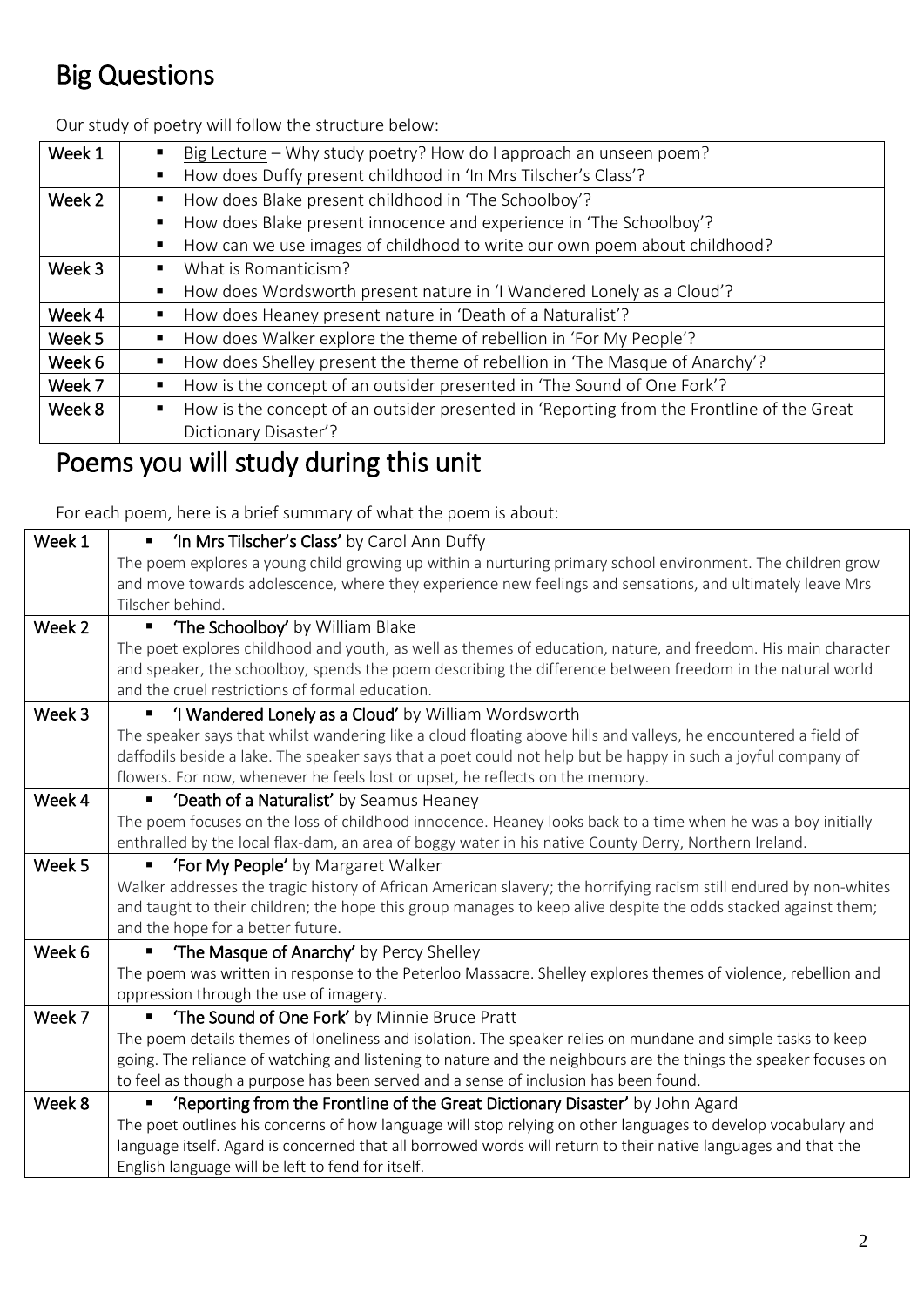# Key Terminology

|                | Term            | Definition                                                                                                                           |
|----------------|-----------------|--------------------------------------------------------------------------------------------------------------------------------------|
| $\mathbf{1}$   | Metaphor        | A comparison of two things in which it is representative or symbolic of something<br>else: 'Her eyes are the sun'.                   |
| $\overline{2}$ | Simile          | A comparison of two things using the words 'like' and/or as': Her eyes are like the<br>sun'.                                         |
| 3              | Caesura         | A grammatical pause in the middle of a line. It usually reflects a pause in thoughts<br>or ideas.                                    |
| 4              | Enjambment      | A line of poetry which carries its idea or thought over to the next line without<br>punctuation - it is often called 'run on' lines. |
| 5              | Alliteration    | The repetition of the same sound between words or in a line.                                                                         |
| 6              | Volta           | A turn of shift in thought, idea or argument in a poem.                                                                              |
| $\overline{7}$ | Oxymoron        | Two opposite or contrasting words found closely together. Eg. Loving hate, happily<br>haunt.                                         |
| 8              | Juxtaposition   | Placing two images or ideas close together for the purpose of comparison similarity<br>or contrast.                                  |
| 9              | Personification | Giving an object human characteristics.                                                                                              |
| 10             | Semantic field  | A set of words which are related in meaning. Eg. You could have a semantic field of<br>love.                                         |
| 11             | Onomatopoeia    | A word that imitates or suggest a sound: 'plop' or 'bang'.                                                                           |
| 12             | Romanticism     | A movement in the arts and literature that originated in the late 18 <sup>th</sup> Century.                                          |
| 13             | Lyric poem      | A musical verse which conveys powerful emotions.                                                                                     |
| 14             | <b>Ballard</b>  | A simple narrative poem of folk origin, usually composed in short stanzas and<br>adapted for singing.                                |
| 15             | Anaphora        | The repetition of a word or phrase at the beginning of successive clauses.                                                           |
| 16             | Tone            | The overall feeling, mood or atmosphere created by a writer.                                                                         |
| 17             | Refrain         | Repetition of a line, usually at the end of each stanza.                                                                             |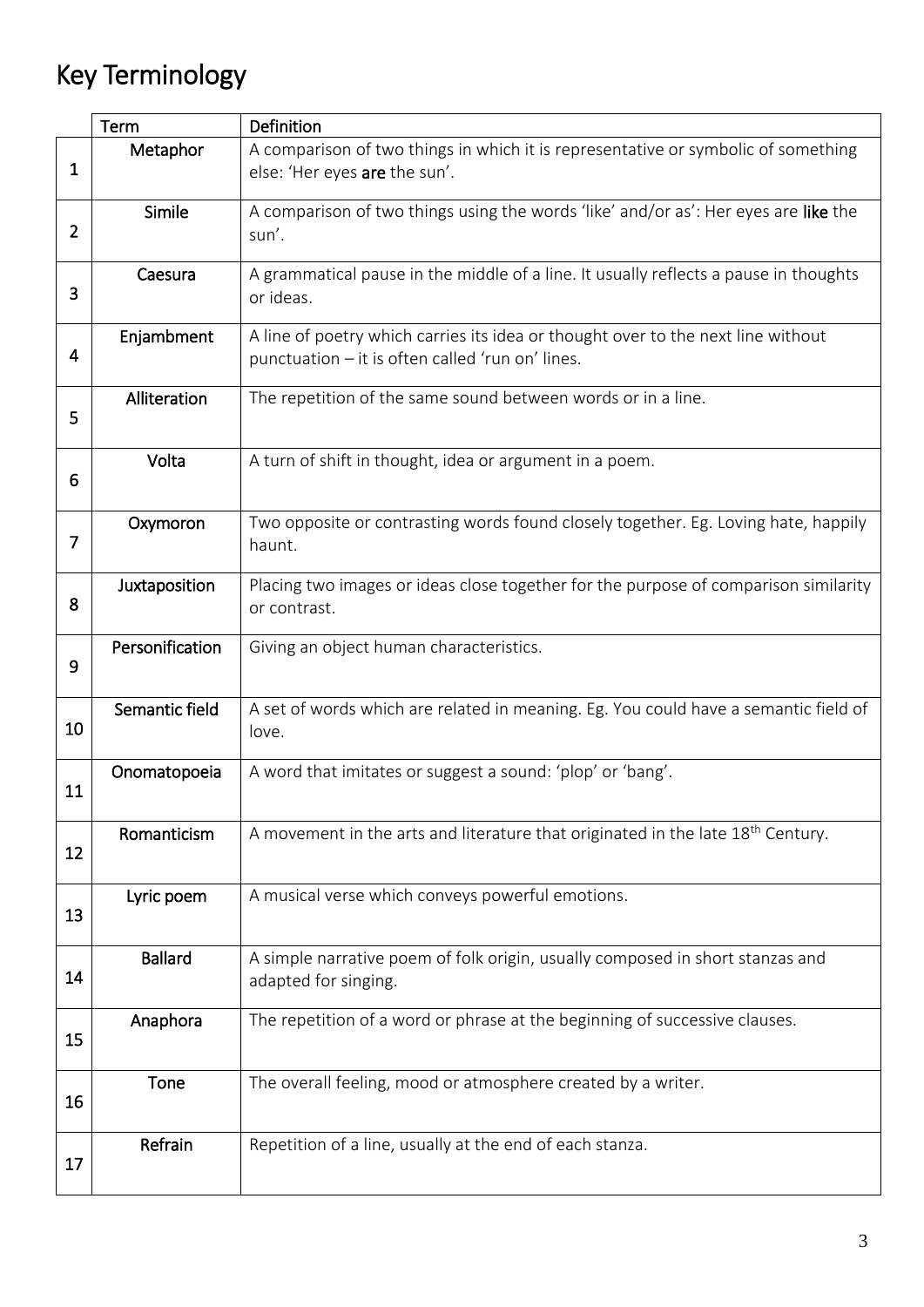# Additional Terminology

|                         | Term | Definition |
|-------------------------|------|------------|
| $\mathbf 1$             |      |            |
| $\overline{2}$          |      |            |
| $\mathbf{3}$            |      |            |
| $\overline{4}$          |      |            |
| $\overline{\mathbf{5}}$ |      |            |
| $\boldsymbol{6}$        |      |            |
| $\overline{7}$          |      |            |
| $\bf 8$                 |      |            |
| $\boldsymbol{9}$        |      |            |
| $10\,$                  |      |            |
| 11                      |      |            |
| $12$                    |      |            |
| 13                      |      |            |
| 14                      |      |            |
| 15                      |      |            |
| 16                      |      |            |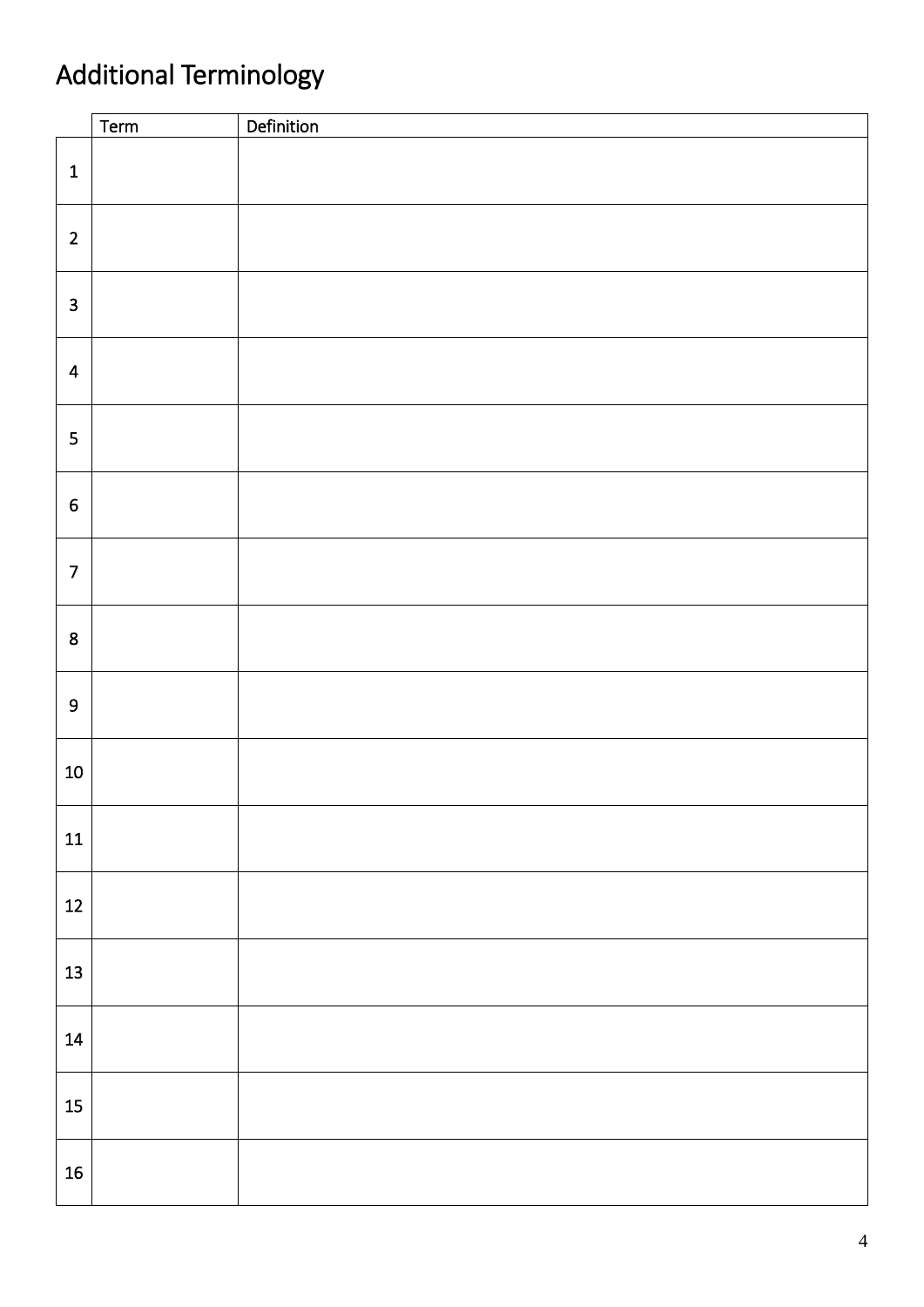## Homework

The tasks below represent only part of what you can do to enhance and develop your understanding of the text. This is a challenging text and there is lots you can be doing to develop your understanding of it.

Knowledge is power, so the more you know, the more secure you will be in your learning.

| Year 7: Unit 4 Homework: An Introduction to Poetry                        |       |                                                                                                                                                                                                                                                                             |  |  |
|---------------------------------------------------------------------------|-------|-----------------------------------------------------------------------------------------------------------------------------------------------------------------------------------------------------------------------------------------------------------------------------|--|--|
| Task 1:<br>Homework quiz<br>will take place<br>during Week 2.             | Date: | Study the key terminology page.<br>$\bullet$<br>Learn the definitions for the key terms as well as the<br>$\bullet$<br>spellings.<br>You will be tested on 10 of these (of your teacher's choice)<br>$\bullet$<br>in week 2.                                                |  |  |
| Task 2:<br>Homework quiz<br>will take place<br>during Week 4.             | Date: | Read the first wider reading text.<br>$\bullet$<br>You will be tested on the content of the article.<br>$\bullet$<br>You might like to make some key notes or highlight key<br>$\bullet$<br>parts and annotate your thoughts to help your<br>understanding of this article. |  |  |
| Task 3:<br>Homework quiz<br>will take place<br>during Week 7,<br>Lesson 4 | Date: | Read the second wider reading text.<br>٠<br>You will be tested on the content of the article<br>$\bullet$<br>You might like to make some key notes or highlight key<br>$\bullet$<br>parts and annotate your thoughts to help your<br>understanding of this article.         |  |  |

If you have 'no homework', or you have finished all of the above, try these tasks on a weekly basis to ensure your understanding of the story is secure.

- 1. Research the poets and make some revision notes on the poems that you have read so far. These notes could include information about the poet, themes associated with the poems and any context linked to the poems.
- 2. Research other poems that the poets you have studied have written. Can you identify any similarities or differences?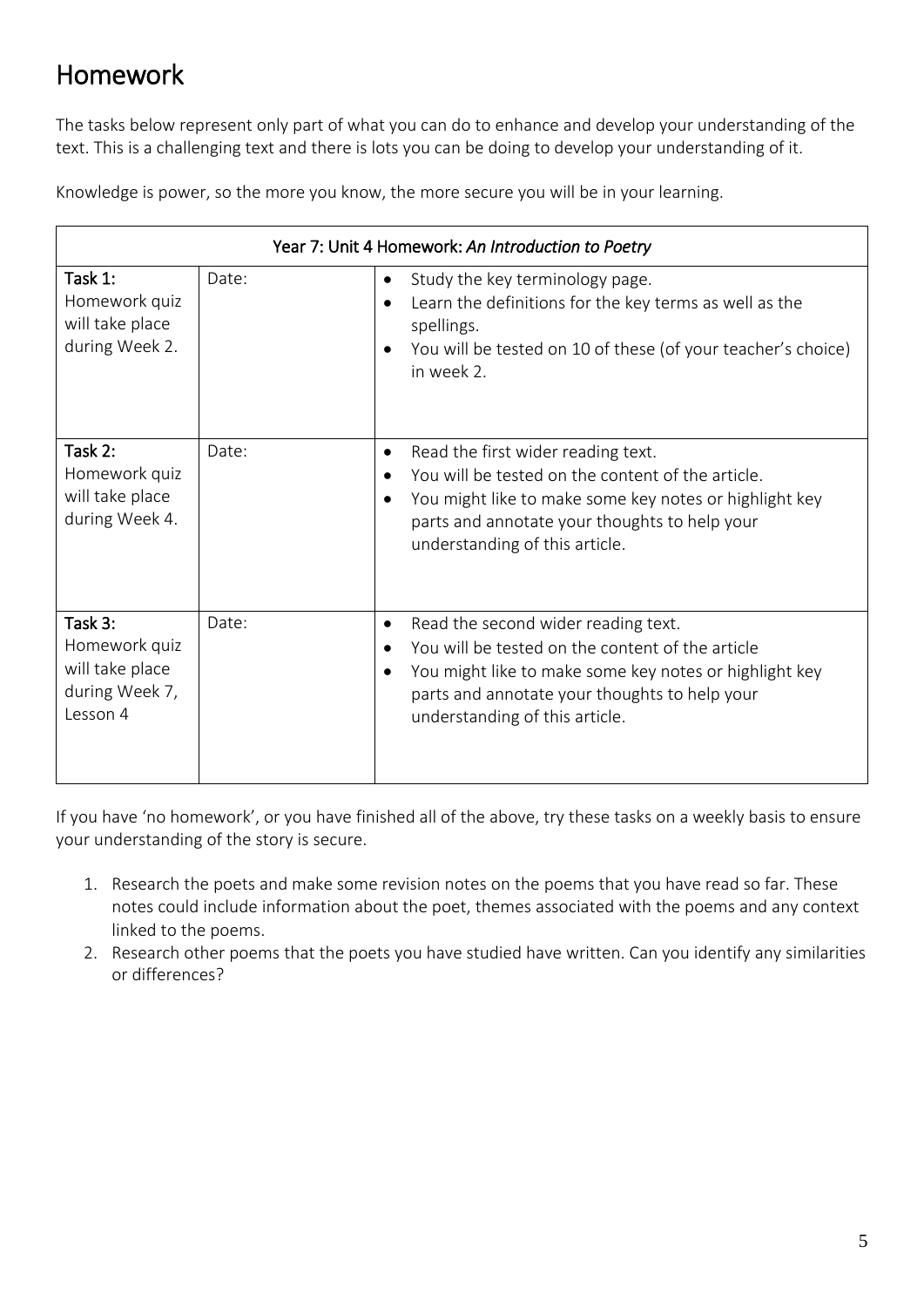## Example analytical writing

### How is childhood presented in 'In Mrs Tilscher's Class'?

Duffy presents childhood in 'In Mrs Tilscher's Class' as a dramatized experience from the classroom to an exposure of the outside world as the speaker generally loses her innocence. The use of sensory imagery, as well as juxtaposing subtle historical references such as "Moors Murders", highlights a whole childhood's loss of naivety.

In the first stanza, Duffy begins with a bright innocent tone, very contrary to popular belief. The second person pronoun "you" directly immerses the reader in the classroom emphasising Duffy's school nostalgia. Duffy includes the visual imagery of "your finger tracing the route" on a map followed by the list of countries "Tana. Ethiopia. Khartoum. Aswan." Duffy uses senses to vividly portray her childhood imagination and encourage the reader to do the same. Furthermore, Duffy's use of personification in "the laugh of a bell" expresses a joyful experience. This contrasts with the "chalky pyramids", emphasising life's brittle nature that is generally "rubbed into rest". This could symbolise the harsh reality of life frequently overlooked from a naïve perspective.

The second stanza shows an evolution from a child's character losing its innocence in a subtle way. The speaker infers that life at home is not as good as school, making this her escape. The speaker's love for literature and her teacher, Mrs Tilscher, comes from her exposure of "enthralling books", followed by the imagery of "sugar paper". There is reference to the Moors murderers "Brady and Hindley" which juxtaposes the vibrancy and positivity of the classroom. Nonetheless, the atmosphere and tone remains visually bright with the simile "glowed like a sweetshop". In the last line of the second stanza, the personification of the xylophone evokes joyful memories, however it is not good enough to mask the loss of childhood innocence.

The third stanza defines the real moment of physical change; arguably the volta of the poem. The "tadpoles" turn into "frogs", highlighting the process of growing up. This metaphor signals a loss of innocence and a transition of maturity. Aside to the physical growth, the speaker's intellectual growth increases as the "tadpoles" (children) change from "commas to exclamation marks". This suggests that as one grows older, the idea of time running faster is represented.

The last stanza marks the final episode of the transition into adolescence. Duffy expresses the child's confusion by demonstrating conflicting emotions – "air tasted of electricity". The thunderstorm could be a metaphor for the frustration felt by the speaker and children during the transition as the process brings with it new experiences, feelings and expectations.

### Example analytical writing: commentary

- This is a strong response to the task
- There are well-selected quotations embedded in the response
- Subject terminology is used accurately
- The student carefully explores the effect of the quotations
- The character of Jack is consistently the focus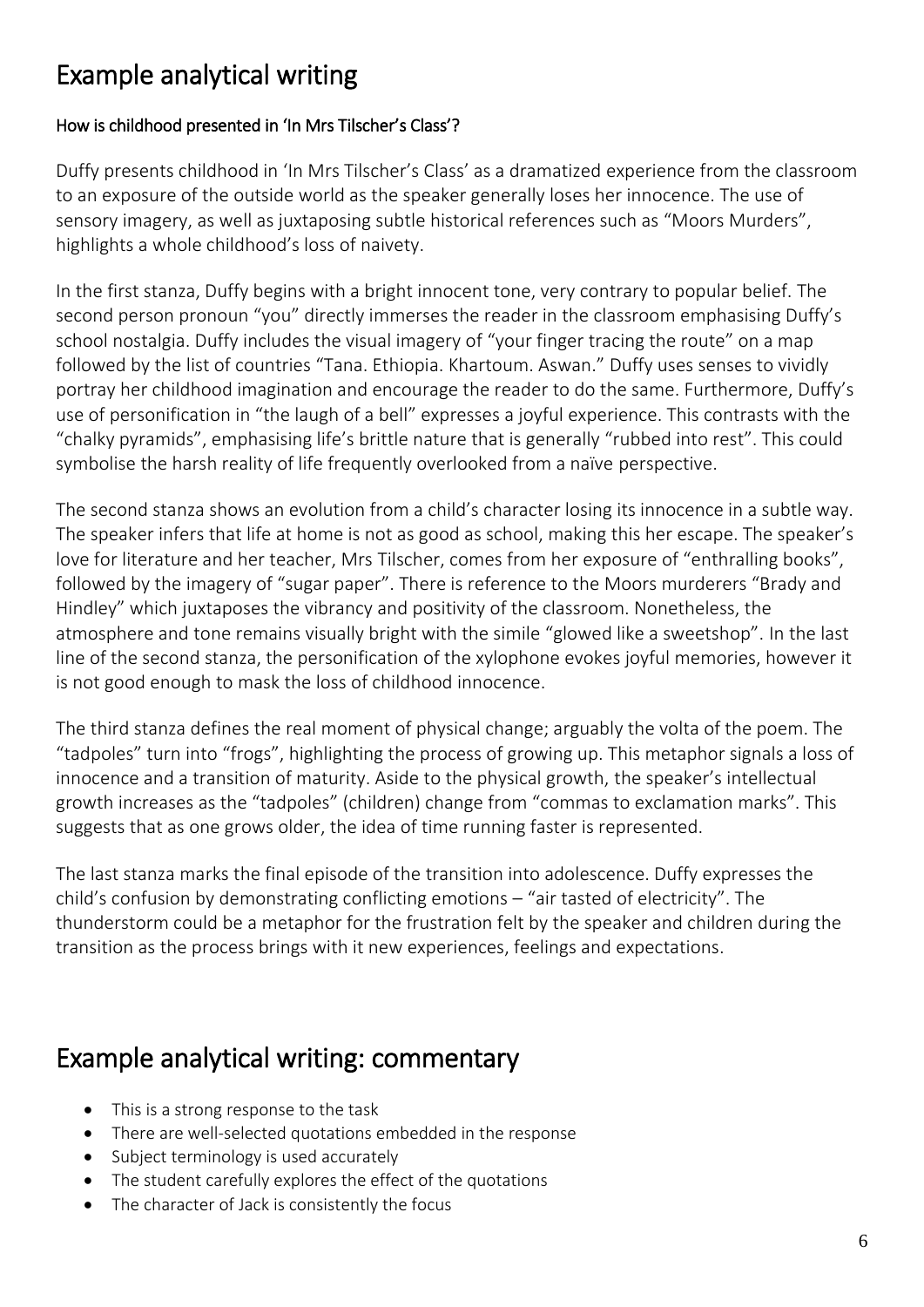# Example analytical writing: the reading mark scheme

|                                                    | Response                                                                                                                                              | Language/Structure analysis                                                                                                                                                                                                                                                                  |
|----------------------------------------------------|-------------------------------------------------------------------------------------------------------------------------------------------------------|----------------------------------------------------------------------------------------------------------------------------------------------------------------------------------------------------------------------------------------------------------------------------------------------|
| Level 4                                            | Shows a perceptive understanding of the text,<br>engaging fully, perhaps with some originality.                                                       | Shows detailed and perceptive understanding<br>of language and structure.                                                                                                                                                                                                                    |
| 16-20 marks<br>perceptive and<br>detailed analysis | Pertinent, direct references from across<br>$\bullet$<br>the text<br>Sensitive and evaluative approach<br>$\bullet$<br>Critical analysis of text<br>٠ | Analyses the effects if the writer's choices<br>$\bullet$<br>of language<br>Selects a judicious range of textual detail<br>$\bullet$<br>Makes sophisticated and accurate use of<br>subject terminology<br>Analyses the effects of the writer's choice<br>$\bullet$<br>of structural features |
| Level 3                                            | Shows a secure understanding of key aspects of<br>a text, with considerable engagement.                                                               | Shows clear understanding of language and<br>structure.                                                                                                                                                                                                                                      |
| 11-15 marks<br>clear, relevant<br>explanation      | Supported and justified with well-chosen<br>$\bullet$<br>direct references<br>Thoughtful approach to the task<br>٠                                    | Explains clearly the effects of the writer's<br>choices of language<br>Selects a range of relevant textual detail<br>٠<br>Makes clear and accurate use of subject<br>$\bullet$<br>terminology<br>Explains clearly the effects of the writer's<br>choice of structural features               |
| Level <sub>2</sub><br>6-10 marks                   | Shows some understanding of key aspects of a<br>text, perhaps with engagement.                                                                        | Shows some understanding of language and<br>structure.                                                                                                                                                                                                                                       |
| some<br>understanding<br>and comment               | Support and justify with references to the<br>٠<br>text<br>Straightforward approach to the task<br>$\bullet$                                          | Attempts to comment on the effect of<br>٠<br>language<br>Selects some appropriate textual detail<br>٠<br>Makes some use of subject terminology,<br>$\bullet$<br>mainly appropriately<br>Attempts to comment on the effect of<br>structural features                                          |
| Level 1                                            | Basic understanding of some key aspects of.<br>Text, with emerging engagement.                                                                        | Shows simple awareness of language and<br>structure.                                                                                                                                                                                                                                         |
| 1-5 marks<br>Simple, limited<br>comment            | May support ideas with references to the<br>$\bullet$<br>text<br>Simple approach to the task<br>$\bullet$                                             | Offers simple comment on the effect of<br>$\bullet$<br>language<br>Selects simple references or textual details<br>$\bullet$<br>Makes simple use of subject terminology,<br>not always appropriately<br>Offers simple comment on the effect of<br>$\bullet$<br>structure                     |
| 0 marks                                            | Nothing worthy of credit.                                                                                                                             | Nothing worthy of credit.                                                                                                                                                                                                                                                                    |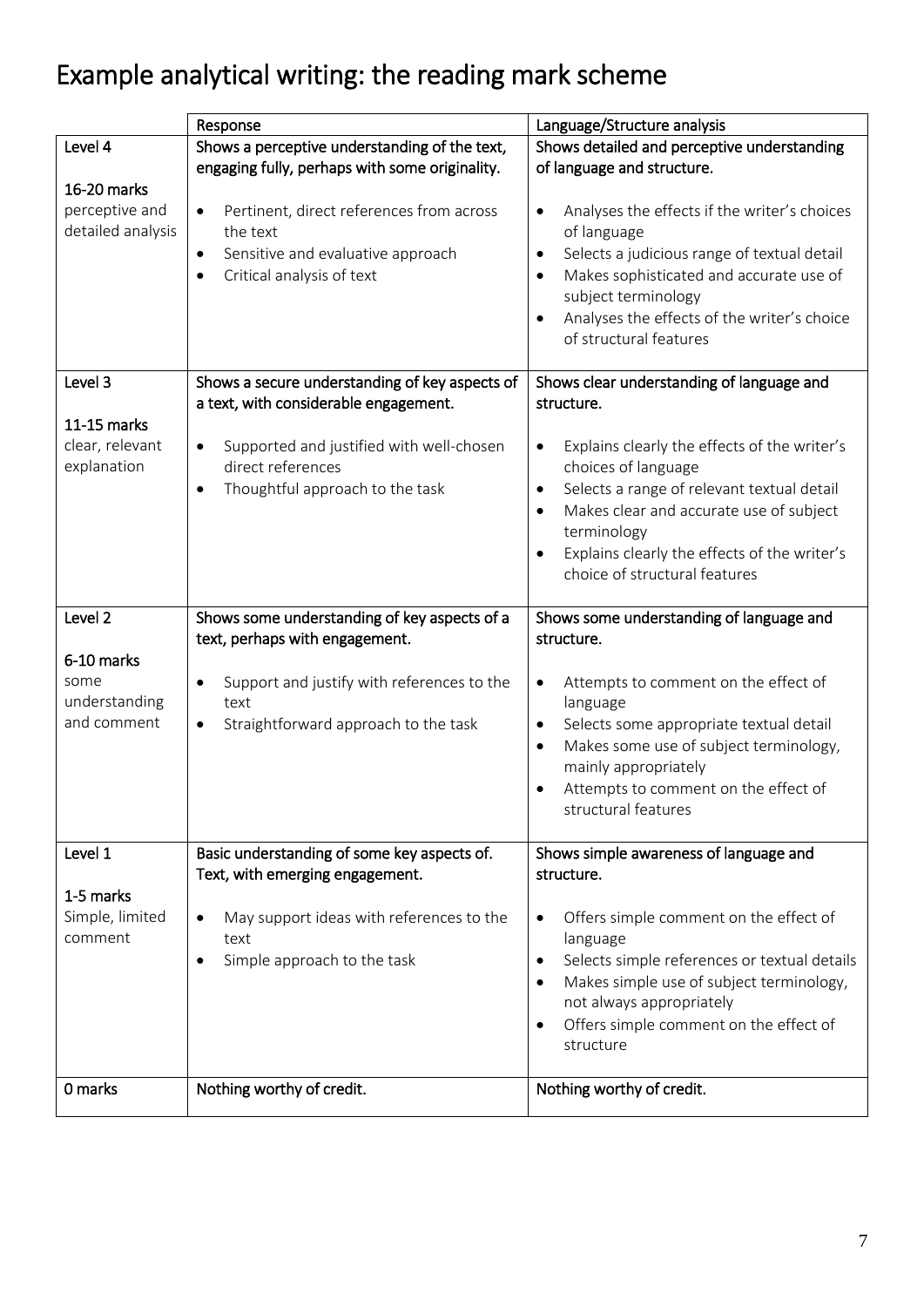## Wider reading 1: Four reasons to fall in love with poetry

<https://www.theguardian.com/childrens-books-site/2016/jun/23/four-reasons-to-fall-in-love-with-poetry>

1 Children's books site member Safah has just discovered the fantastically varied, powerful and engaging world 2 of written and performance poetry. Here are four reasons why you should give it a chance

- 3
- 4 Ever since I learned how, I've written stories. I'm pleased to say that the more I write, the less ridiculous the 5 plots get (at aged 11, I wrote a short story about magical tattoos that transport you to alternative universes, 6 but hey, anything's possible in fiction...). Five years later, I've begun to discover another literary art form  $-$ 7 poetry – and I'm absolutely in love with it. Here are four reasons why:

### 8 1. The choice

 Poetry is just as wonderfully diverse as novels, with an entire scope of varying genres, viewpoints, and settings. Rupi Kaur's Milk and [Honey](https://bookshop.theguardian.com/catalog/product/view/id/352936/) speaks out about abuse and femininity, Rachel Whiley's 'Ten [Honest](http://genius.com/Rachel-wiley-10-honest-thoughts-on-being-loved-by-a-skinny-boy-annotated) [Thoughts](http://genius.com/Rachel-wiley-10-honest-thoughts-on-being-loved-by-a-skinny-boy-annotated) on Being Loved by a Skinny Boy' talks about body positivity, while Simon Armitage's '[Out](http://www.scottishpoetrylibrary.org.uk/poetry/poems/out-blue-12) of the [Blue](http://www.scottishpoetrylibrary.org.uk/poetry/poems/out-blue-12)' focuses on the tragic aftermath of 9/11. There's the political, the heart-breaking, the hilarious – take

13 your pick. There's something for everyone.

### 14 2. Slam poetry

 If you haven't heard of slam poetry I'll assume you've taken residence in a spacious crevice on the moon with awful Wi-Fi. But for those of you who are missing out on this glorious art form, slam poems are essentially poetry written for performance that draw from personal experiences, and often focus on heavier 18 themes such as racial, economic and gender injustices as well current events. They tend to be more engaging and easier to follow and – the good ones, at least – are incredibly powerful.

20 Some of my favourite slam platforms are [Button](https://www.youtube.com/user/ButtonPoetry) [Poetry](https://www.youtube.com/user/thisispoetryslaminc) and Poetry Slam Inc, which both have their own 21 YouTube channels – I guarantee they'll have you glued to your laptop for at least an hour.

### 22 3. Young people have invaded  $-$  it's a beautiful thing

23 Once upon a time poetry was an adult dominated part of the literary world; novels still are, with the 24 exception of a few teen authors, but recently poetry has increasingly become a space for young people. 25 Slam poetry and chapbooks (small self-published online anthologies that are a great project for newbie 26 poets) are some examples, but there are also a number of literary sites and competitions targeted at 27 teenagers, and they're a great place to start to develop your skills and maybe even get published.

- 28 The National Poetry, Foyle Young Poets and Tower Poetry competitions are some of the biggest I had the 29 honour of winning second place in the Tower Poetry competition this year, and performing at the prize-30 giving event in Oxford was an amazing experience. As for sites, I'd recommend [Rookiemag](http://www.rookiemag.com/) – a teen-focused
- 31 online magazine that accepts submissions on a different theme each month (and submissions are paid too!).

### 32 4. The light in exam-induced madness

33 If you're in the middle of GCSE or A Level exams right now, you're probably too far down the growing 34 mountain of revision notes in the corner of your bedroom to pick up a 300 or so page book. (Or maybe you 35 can; if so, please teach me your ways!) You may well be yearning for something fictional that doesn't take 36 up so much time to read. Something short, but still inspiring. Something kind of like... poetry?

1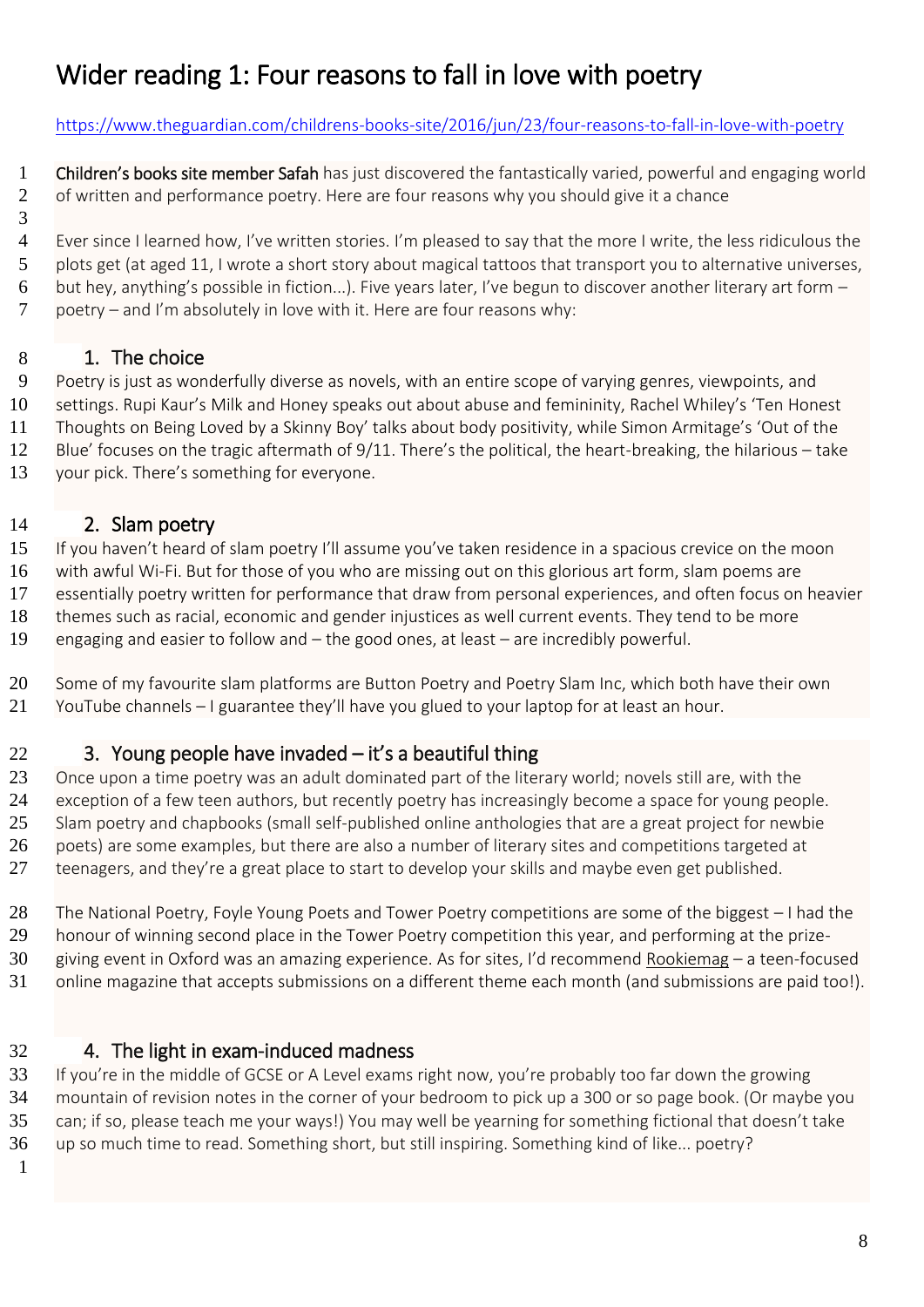As part of homework task 2, you will be tested on your understanding of wider reading 1. Consider the following questions to help your knowledge or the text. Remember, these won't be the questions your teacher will ask you as part of your homework quiz.

1. How does wider reading 1 fit with the 'Introduction to Poetry' unit so far? Do you notice any overlaps or similarities to the content you have been learning in class?

2. How similar are poems and novels?

3. What is your view on 'slam poetry'?

#### Additional note space: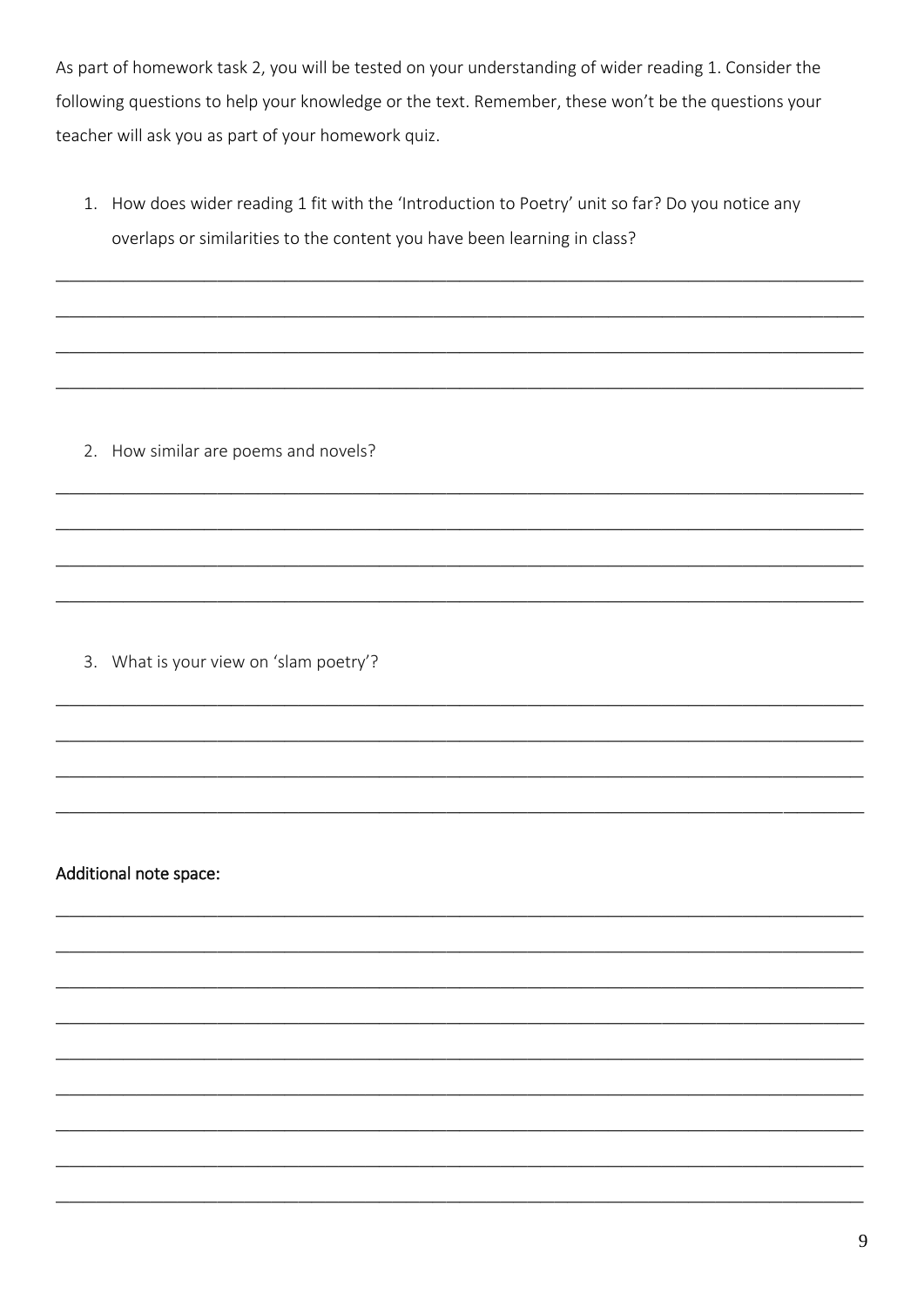## Wider reading 2: The Romantics

<https://www.bl.uk/romantics-and-victorians/articles/the-romantics>

### Dr Stephanie Forward explains the key ideas and influences of Romanticism, and considers

2 their place in the work of writers including Wordsworth, Blake, P B Shelley and Keats.

 Today the word 'romantic' evokes images of love and sentimentality, but the term 'Romanticism' has a much wider meaning. It covers a range of developments in art, literature, music and philosophy, spanning 5 the late 18th and early 19th centuries. The 'Romantics' would not have used the term themselves: the label

was applied retrospectively, from around the middle of the 19th century.

 In 1762 Jean-Jacques Rousseau declared in *The Social Contract*: 'Man is born free, and everywhere he is in 8 chains.' During the Romantic period major transitions took place in society, as dissatisfied intellectuals and artists challenged the Establishment. In England, the Romantic poets were at the very heart of this movement. They were inspired by a desire for liberty, and they denounced the exploitation of the poor. There was an emphasis on the importance of the individual; a conviction that people should follow ideals

- rather than imposed conventions and rules. The Romantics renounced the rationalism and order associated with the preceding Enlightenment era, stressing the importance of expressing authentic personal feelings.
- They had a real sense of responsibility to their fellow men: they felt it was their duty to use their poetry to
- inform and inspire others, and to change society.

### Revolution

- When reference is made to Romantic verse, the poets who generally spring to mind are [William](https://www.bl.uk/people/william-blake)
- [Blake](https://www.bl.uk/people/william-blake) (1757-1827), [William Wordsworth](https://www.bl.uk/people/william-wordsworth) (1770-1850), [Samuel Taylor Coleridge](https://www.bl.uk/people/samuel-taylor-coleridge) (1772-1834), [George](https://www.bl.uk/people/lord-byron)
- [Gordon, 6th Lord Byron](https://www.bl.uk/people/lord-byron) (1788-1824), [Percy Bysshe Shelley](https://www.bl.uk/people/percy-bysshe-shelley) (1792-1822) and [John Keats](https://www.bl.uk/people/john-keats) (1795-1821). These
- 20 writers had an intuitive feeling that they were 'chosen' to guide others through the tempestuous period of
- change.

22 This was a time of physical confrontation; of violent rebellion in parts of Europe and the New World.

23 Conscious of anarchy across the English Channel, the British government feared similar outbreaks. The early

- Romantic poets tended to be supporters of the French Revolution, hoping that it would bring about political 25 change; however, the bloody Reign of Terror shocked them profoundly and affected their views. In his youth
- 26 William Wordsworth was drawn to the Republican cause in France, until he gradually became disenchanted
- 27 with the Revolutionaries.

### The imagination

The Romantics were *not* in agreement about everything they said and did: far from it! Nevertheless, certain

key ideas dominated their writings. They genuinely thought that they were prophetic figures who could

- interpret reality. The Romantics highlighted the healing power of the imagination, because they truly believed that it could enable people to transcend their troubles and their circumstances. Their creative
- talents could illuminate and transform the world into a coherent vision, to regenerate mankind spiritually.
- In *A Defence of Poetry* (1821), Shelley elevated the status of poets: 'They measure the circumference and
- sound the depths of human nature with a comprehensive and all-penetrating spirit…'. He declared that
- 'Poets are the unacknowledged legislators of the world'. This might sound somewhat pretentious, but it
- serves to convey the faith the Romantics had in their poetry.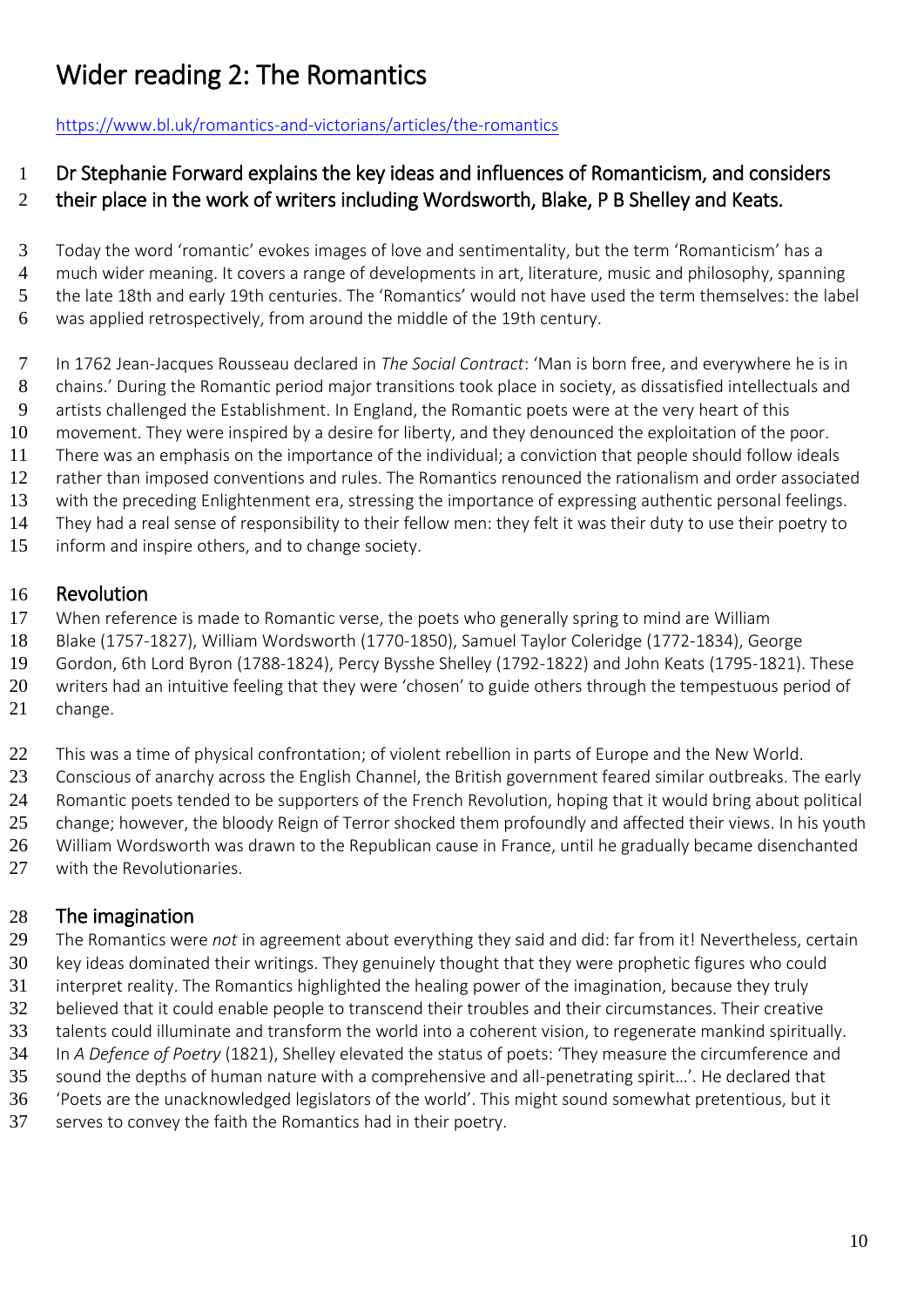As part of homework task 3, you will be tested on your understanding of wider reading 1. Consider the following questions to help your knowledge or the text. Remember, these won't be the questions your teacher will ask you as part of your homework quiz.

1. How does wider reading 2 fit with the 'Introduction to Poetry' unit so far? Do you notice any overlaps or similarities to the content you have been learning in class?

2. How is a modern day understanding of the word 'romantic' different to the late 18<sup>th</sup> and 19<sup>th</sup> centuries?

3. What did revolution have to do with Romanticism?

#### Additional note space: